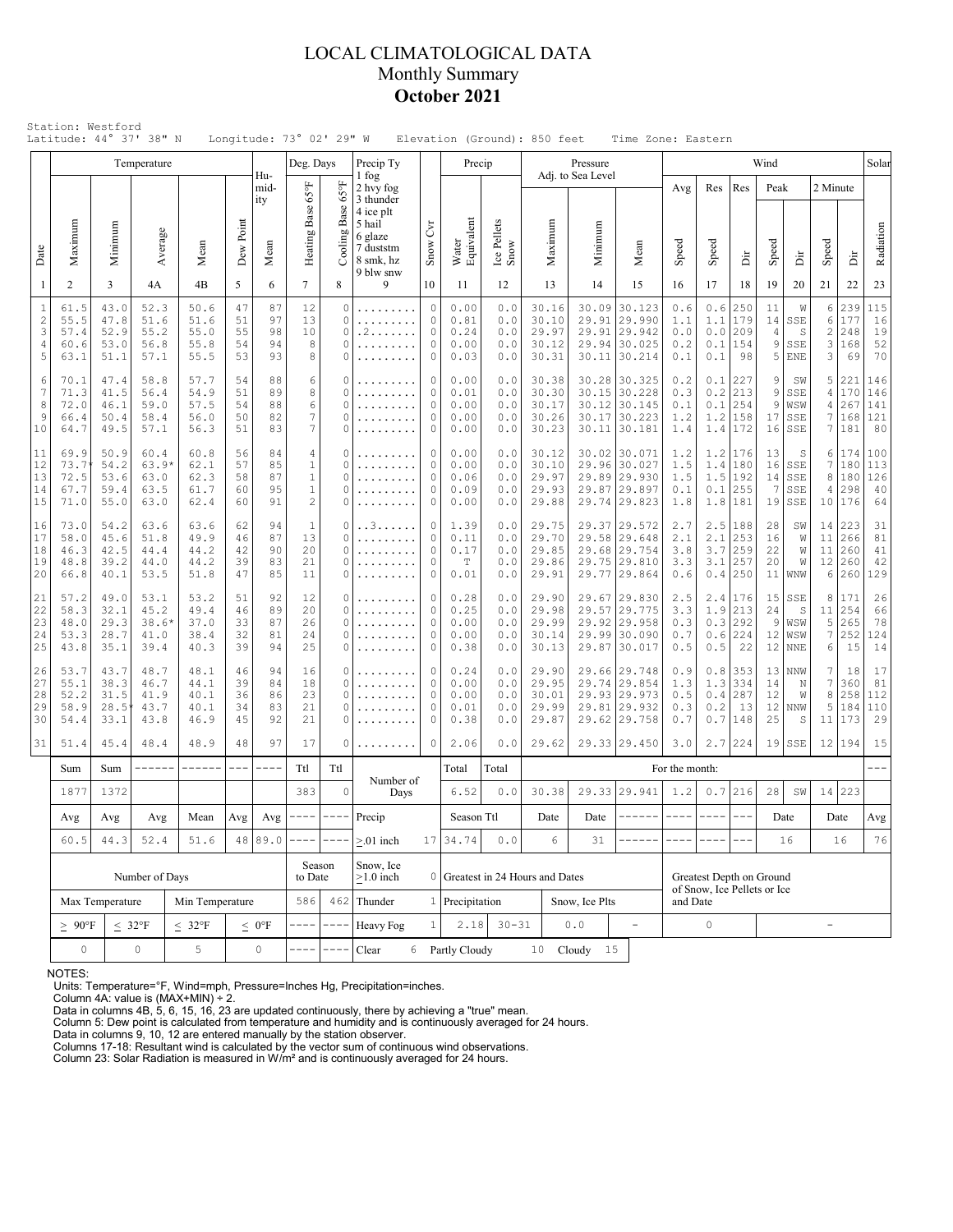## OBSERVATIONS AT 3-HOUR INTERVALS **October 2021: Westford**

|                                                          |                                                 |                                                                                    |                                                              |                                              |                                              |                                                       |                                                                                    | Wind                                                                                                                           |                                                                                         |                                                              |                                                                            |                                                              |                                              |                                              |                                                  |                                                   | Wind                                                                                      |                                                            |                                             |                                                                                  |                                                              |                                              |                                              |                                                          |                                              | Wind                                                                               |                                                                                   |
|----------------------------------------------------------|-------------------------------------------------|------------------------------------------------------------------------------------|--------------------------------------------------------------|----------------------------------------------|----------------------------------------------|-------------------------------------------------------|------------------------------------------------------------------------------------|--------------------------------------------------------------------------------------------------------------------------------|-----------------------------------------------------------------------------------------|--------------------------------------------------------------|----------------------------------------------------------------------------|--------------------------------------------------------------|----------------------------------------------|----------------------------------------------|--------------------------------------------------|---------------------------------------------------|-------------------------------------------------------------------------------------------|------------------------------------------------------------|---------------------------------------------|----------------------------------------------------------------------------------|--------------------------------------------------------------|----------------------------------------------|----------------------------------------------|----------------------------------------------------------|----------------------------------------------|------------------------------------------------------------------------------------|-----------------------------------------------------------------------------------|
| Hour                                                     | Sunshine                                        | Pressure                                                                           | Rainfall<br>rate                                             | Temperature                                  | Dew Point                                    | Humidity                                              | Direction                                                                          | Speed                                                                                                                          | Gust                                                                                    | Sunshine                                                     | Pressure                                                                   | Rainfall<br>rate                                             | Temperature                                  | Dew Point                                    | Humidity                                         | Direction                                         | Speed                                                                                     | Gust                                                       | Sunshine                                    | Pressure                                                                         | Rainfall<br>rate                                             | Temperature                                  | Dew Point                                    | Humidity                                                 | Direction                                    | Speed                                                                              | Gust                                                                              |
|                                                          |                                                 |                                                                                    |                                                              | OCT 01                                       |                                              |                                                       |                                                                                    |                                                                                                                                |                                                                                         |                                                              |                                                                            |                                                              | OCT 02                                       |                                              |                                                  |                                                   |                                                                                           |                                                            |                                             |                                                                                  |                                                              | OCT 03                                       |                                              |                                                          |                                              |                                                                                    |                                                                                   |
| 0 <sub>0</sub><br>03<br>06<br>09<br>12<br>15<br>18<br>21 | 0<br>0<br>0<br>123<br>390<br>218<br>18<br>0     | 30.11<br>30.11<br>30.14<br>30.16<br>30.14<br>30.10<br>30.10<br>30.12               | 0.00<br>0.00<br>0.00<br>0.00<br>0.00<br>0.00<br>0.00<br>0.00 | 46<br>44<br>45<br>48<br>57<br>60<br>56<br>50 | 45<br>43<br>45<br>47<br>51<br>49<br>49<br>48 | 97<br>97<br>98<br>98<br>79<br>68<br>79<br>92          | 24<br>22<br>23<br>26<br>24<br>26<br>26<br>23                                       | 0<br>0<br>$\circ$<br>$\circ$<br>3<br>$\overline{\mathbf{c}}$<br>$\circ$<br>$\circ$                                             | 0<br>3<br>$\circ$<br>4<br>$\overline{7}$<br>11<br>0<br>$\mathbf{2}$                     | 0<br>0<br>$\mathbf 0$<br>14<br>37<br>53<br>0<br>0            | 30.10<br>30.08<br>30.04<br>29.99<br>29.96<br>29.93<br>29.94<br>29.97       | 0.00<br>0.00<br>0.00<br>0.00<br>0.00<br>0.04<br>0.00<br>0.00 | 51<br>49<br>48<br>49<br>52<br>54<br>55<br>54 | 47<br>48<br>47<br>48<br>51<br>54<br>55<br>54 | 88<br>95<br>96<br>97<br>97<br>98<br>98<br>98     | 19 ا<br>18<br>18<br>16<br>17<br>18<br>17<br>17    | 1<br>$\mathbf 1$<br>$\mathbf 1$<br>2<br>$\sqrt{2}$<br>$\,1\,$<br>0<br>0                   | 4<br>5<br>5<br>12<br>10<br>10<br>$\mathbf 0$<br>0          | 0<br>0<br>0<br>23<br>44<br>51<br>0<br>0     | 29.97<br>29.95<br>29.94<br>29.95<br>29.94<br>29.92<br>29.93<br>29.94             | 0.00<br>0.00<br>0.00<br>0.00<br>0.00<br>0.04<br>0.00<br>0.00 | 54<br>54<br>53<br>54<br>57<br>56<br>56<br>56 | 53<br>53<br>53<br>53<br>56<br>56<br>56<br>55 | 98<br>98<br>98<br>98<br>98<br>98<br>98<br>98             | 17<br>17<br>17<br>06<br>18<br>18<br>18<br>24 | 0<br>0<br>0<br>0<br>0<br>0<br>0<br>0                                               | 0<br>0<br>$\mathbb O$<br>$\mathbb O$<br>0<br>$\mathbb O$<br>0<br>0                |
|                                                          |                                                 |                                                                                    |                                                              | OCT 04                                       |                                              |                                                       |                                                                                    |                                                                                                                                |                                                                                         |                                                              |                                                                            |                                                              | OCT 05                                       |                                              |                                                  |                                                   |                                                                                           |                                                            |                                             |                                                                                  |                                                              | OCT 06                                       |                                              |                                                          |                                              |                                                                                    |                                                                                   |
| 00<br>03<br>06<br>09<br>12<br>15<br>18<br>21             | $\mathbf 0$<br>0<br>134<br>172<br>62<br>9<br>0  | 0, 29.95<br>29.95<br>29.97<br>30.01<br>30.04<br>30.04<br>30.06<br>30.10            | 0.00<br>0.00<br>0.00<br>0.00<br>0.00<br>0.00<br>0.00<br>0.00 | 55<br>55<br>55<br>56<br>59<br>58<br>55<br>54 | 55<br>54<br>54<br>55<br>56<br>54<br>53<br>51 | 98<br>98<br>98<br>99<br>89<br>86<br>91<br>92          | 25<br>25<br>25<br>26<br>14<br>13<br>10<br>11                                       | 0<br>$\circ$<br>$\circ$<br>0<br>0<br>0<br>0<br>$\circ$                                                                         | 0<br>$\mathbb O$<br>$\mathbb O$<br>$\sqrt{2}$<br>$\epsilon$<br>$\overline{4}$<br>6<br>6 | 0<br>$\circ$<br>0<br>90<br>376<br>127<br>14<br>0             | 30.11<br>30.14<br>30.16<br>30.21<br>30.23<br>30.23<br>30.25<br>30.29       | 0.00<br>0.00<br>0.00<br>0.00<br>0.00<br>0.00<br>0.00<br>0.00 | 53<br>52<br>51<br>52<br>59<br>62<br>59<br>55 | 51<br>51<br>50<br>52<br>55<br>57<br>56<br>54 | 91<br>95<br>97<br>97<br>88<br>84<br>92<br>97     | 14 ا<br>15<br>15<br>14<br>06<br>05<br>30<br>30    | 0<br>0<br>0<br>0<br>0<br>0<br>0<br>0                                                      | 2<br>0<br>0<br>0<br>5<br>0<br>0<br>0                       | 0<br>0<br>0<br>70<br>631<br>156<br>14<br>0  | 30.31<br>30.32<br>30.34<br>30.38<br>30.36<br>30.31<br>30.29<br>30.30             | 0.00<br>0.00<br>0.00<br>0.00<br>0.00<br>0.00<br>0.00<br>0.00 | 55<br>53<br>54<br>56<br>67<br>67<br>61<br>50 | 54<br>52<br>53<br>56<br>55<br>58<br>57<br>48 | 97<br>97<br>98<br>98<br>66<br>73<br>84<br>96             | 30<br>30<br>30<br>30<br>06<br>26<br>24<br>24 | 0<br>0<br>0<br>0<br>0<br>1<br>0<br>0                                               | 0<br>$\circ$<br>$\mathbb O$<br>$\mathbb O$<br>$\sqrt{4}$<br>8<br>$\mathbb O$<br>0 |
|                                                          | OCT 07                                          |                                                                                    |                                                              |                                              |                                              |                                                       |                                                                                    |                                                                                                                                |                                                                                         |                                                              | OCT 08                                                                     |                                                              |                                              |                                              |                                                  |                                                   |                                                                                           |                                                            |                                             | OCT 09                                                                           |                                                              |                                              |                                              |                                                          |                                              |                                                                                    |                                                                                   |
| 0 <sub>0</sub><br>03<br>06<br>09<br>12<br>15<br>18<br>21 | $\circ$<br>0<br>221<br>612<br>387<br>14<br>0    | 0, 30.30<br>30.27<br>30.28<br>30.29<br>30.26<br>30.18<br>30.15<br>30.16            | 0.00<br>0.00<br>0.00<br>0.00<br>0.00<br>0.00<br>0.00<br>0.00 | 48<br>46<br>42<br>48<br>67<br>70<br>63<br>53 | 47<br>45<br>42<br>48<br>60<br>59<br>57<br>52 | 97<br>97<br>97<br>99<br>78<br>68<br>82<br>96          | 124<br>24<br>24<br>24<br>17<br>27<br>26<br>26                                      | 0<br>$\circ$<br>0<br>0<br>0<br>0<br>0<br>$\Omega$                                                                              | 0<br>$\mathbb O$<br>$\mathbb O$<br>$\mathbb O$<br>6<br>3<br>0<br>0                      | 0<br>$\mathbf 0$<br>0<br>156<br>594<br>186<br>16<br>0        | 30.15<br>30.14<br>30.14<br>30.16<br>30.16<br>30.12<br>30.13<br>30.15       | 0.00<br>0.00<br>0.00<br>0.00<br>0.00<br>0.00<br>0.00<br>0.00 | 52<br>51<br>47<br>53<br>68<br>69<br>64<br>53 | 52<br>50<br>47<br>52<br>59<br>61<br>58<br>51 | 97, 26<br>97<br>98<br>99<br>73<br>74<br>82<br>95 | 26<br>26<br>26<br>05<br>27<br>26<br>26            | 0<br>0<br>0<br>0<br>0<br>1<br>0<br>0                                                      | 0<br>0<br>0<br>0<br>0<br>8<br>0<br>0                       | 0<br>0<br>121<br>482<br>153<br>16<br>0      | 0, 30, 17<br>30.19<br>30.22<br>30.26<br>30.24<br>30.21<br>30.22<br>30.24         | 0.00<br>0.00<br>0.00<br>0.00<br>0.00<br>0.00<br>0.00<br>0.00 | 56<br>53<br>50<br>54<br>63<br>62<br>57<br>53 | 53<br>50<br>48<br>50<br>53<br>53<br>50<br>49 | 90,09<br>91<br>91<br>88<br>71<br>71<br>78<br>85          | 15<br>07<br>17<br>20<br>13<br>23<br>16       | 0<br>0<br>0<br>$\mathbf 1$<br>$\,1$<br>$\begin{array}{c} 2 \\ 1 \end{array}$<br>1  | 6527<br>$1\,4$<br>$\begin{array}{c} 9 \\ 8 \end{array}$<br>6                      |
|                                                          |                                                 |                                                                                    |                                                              | OCT 10                                       |                                              |                                                       |                                                                                    |                                                                                                                                |                                                                                         |                                                              |                                                                            |                                                              | OCT 11                                       |                                              |                                                  |                                                   |                                                                                           |                                                            |                                             |                                                                                  |                                                              | OCT 12                                       |                                              |                                                          |                                              |                                                                                    |                                                                                   |
| 0 <sub>0</sub><br>03<br>06<br>09<br>12<br>15<br>18<br>21 | $\mathbf 0$<br>0<br>151<br>221<br>77<br>11<br>0 | 0, 30.21<br>30.22<br>30.21<br>30.23<br>30.21<br>30.15<br>30.13<br>30.13            | 0.00<br>0.00<br>0.00<br>0.00<br>0.00<br>0.00<br>0.00<br>0.00 | 52<br>51<br>50<br>55<br>58<br>64<br>60<br>58 | 49<br>48<br>48<br>51<br>53<br>55<br>53<br>52 | 88<br>89<br>91<br>87<br>81<br>72<br>78<br>81          | 18<br>17<br>17<br>18<br>18<br>18<br>17<br>19                                       | $\overline{\mathbf{c}}$<br>$\circ$<br>$1\,$<br>$\mathbf{1}$<br>$\overline{\mathbf{c}}$<br>$\boldsymbol{7}$<br>$1\,$<br>$\circ$ | 7<br>10<br>5<br>$\boldsymbol{7}$<br>$\overline{7}$<br>15<br>9<br>5                      | 0<br>$\circ$<br>$\Omega$<br>63<br>257<br>199<br>9<br>$\circ$ | 30.11<br>30.09<br>30.10<br>30.12<br>30.10<br>30.04<br>30.03<br>30.03       | 0.00<br>0.00<br>0.00<br>0.00<br>0.00<br>0.00<br>0.00<br>0.00 | 58<br>58<br>53<br>56<br>66<br>69<br>65<br>59 | 53<br>54<br>51<br>55<br>58<br>59<br>59<br>56 | 84<br>87<br>92<br>96<br>75<br>72<br>79<br>91     | ∣18<br>14<br>17<br>19<br>18<br>18<br>18<br>17     | 3<br>$\mathbf 1$<br>0<br>0<br>3<br>1<br>0<br>0                                            | 9<br>9<br>0<br>7<br>8<br>6<br>2<br>4                       | 0<br>0<br>0<br>109<br>380<br>185<br>16<br>0 | 30.04<br>30.06<br>30.08<br>30.09<br>30.05<br>29.99<br>29.97<br>29.97             | 0.00<br>0.00<br>0.00<br>0.00<br>0.00<br>0.00<br>0.00<br>0.00 | 58<br>57<br>54<br>60<br>67<br>73<br>68<br>59 | 56<br>55<br>53<br>57<br>61<br>62<br>60<br>56 | 92,17<br>93<br>95<br>89<br>81<br>70<br>77<br>91          | 17<br>18<br>18<br>18<br>12<br>18<br>18       | З<br>4<br>$\mathbf 1$<br>$\begin{array}{c} 2 \\ 2 \\ 2 \end{array}$<br>0<br>0      | 7<br>9587<br>$\overline{7}$<br>$\mathbb O$<br>3                                   |
|                                                          |                                                 | OCT 13                                                                             |                                                              |                                              |                                              |                                                       |                                                                                    |                                                                                                                                |                                                                                         |                                                              | OCT 14                                                                     |                                                              |                                              |                                              |                                                  |                                                   |                                                                                           |                                                            |                                             | OCT 15                                                                           |                                                              |                                              |                                              |                                                          |                                              |                                                                                    |                                                                                   |
| 00<br>03<br>06<br>10<br>12<br>15<br>18<br>21             | 0<br>$\mathsf{O}$<br>90<br>557<br>$\circ$       | 0,29.97<br>29.95<br>29.95<br>29.95<br>29.93<br>250 29.90<br>29.91<br>0 29.92       | 0.00<br>0.00<br>0.00<br>0.00<br>0.00<br>0.00<br>0.00<br>0.00 | 60<br>59<br>54<br>60<br>69<br>71<br>64<br>60 | 54<br>56<br>53<br>57<br>61<br>62<br>60<br>59 | 82<br>88<br>96<br>89<br>75<br>$72\,$<br>85 23         | 15 ن<br>17<br>$1\,7$<br>18<br>$\begin{array}{c} 2\,1 \\ 2\,2 \end{array}$<br>96 16 | 1<br>$\,1\,$<br>$\mathbf 1$<br>1<br>$\ensuremath{\mathsf{3}}$<br>$\,1\,$<br>$\circ$<br>$\mathbf{2}$                            | 7<br>9<br>$\overline{4}$<br>10<br>$\mathsf S$<br>$\mathbb O$<br>$\overline{7}$          | 0<br>$\mathbb O$<br>$\circ$<br>102<br>10 111<br>9<br>$\circ$ | 29.91<br>29.88<br>29.90<br>29.92<br>29.92<br>158 29.89<br>29.88<br>29.89   | 0.00<br>0.00<br>0.00<br>0.00<br>0.00<br>0.00<br>0.00<br>0.00 | 60<br>60<br>60<br>62<br>63<br>68<br>64<br>60 | 59<br>59<br>59<br>61<br>62<br>63<br>61<br>59 | 97<br>97<br>98<br>98<br>96<br>85<br>92<br>97     | 17 ا<br>17<br>17<br>17<br>31<br>30<br>30<br>30    | 1<br>$\,1$<br>0<br>0<br>$\mathbf 1$<br>$\,1$<br>0<br>0                                    | 5<br>$\overline{\mathbf{c}}$<br>0<br>0<br>3<br>4<br>0<br>0 | 0<br>0<br>$\circ$<br>123                    | 29.87<br>29.86<br>29.85<br>113 29.86<br>29.83<br>355 29.79<br>0 29.78<br>0 29.79 | 0.00<br>0.00<br>0.00<br>0.00<br>0.00<br>0.00<br>0.00<br>0.00 | 60<br>59<br>56<br>60<br>67<br>71<br>65<br>63 | 59<br>59<br>55<br>60<br>62<br>63<br>61<br>60 | 97<br>98<br>97<br>99<br>86 17<br>76 17<br>87 16<br>91 18 | 30<br>30<br>30<br> 18                        | 0<br>0<br>0<br>2<br>$\sqrt{4}$<br>3<br>$\overline{\mathbf{c}}$<br>3                | 0<br>$\mathbb O$<br>$\circ$<br>6<br>$10$<br>18<br>$\epsilon$<br>7                 |
|                                                          |                                                 | OCT 16                                                                             |                                                              |                                              |                                              |                                                       |                                                                                    |                                                                                                                                |                                                                                         |                                                              |                                                                            | OCT 17                                                       |                                              |                                              |                                                  |                                                   |                                                                                           |                                                            |                                             |                                                                                  | OCT 18                                                       |                                              |                                              |                                                          |                                              |                                                                                    |                                                                                   |
| 00<br>03<br>06<br>09<br>12<br>15<br>18<br>21             | $\circ$<br>0<br>197                             | 0, 29.74<br>29.68<br>29.63<br>102 29.57<br>29.49<br>54 29.38<br>0 29.51<br>0 29.58 | 0.00<br>0.00<br>0.00<br>0.00<br>0.00<br>0.00<br>0.12<br>0.08 | 64<br>63<br>64<br>67<br>72<br>72<br>60<br>56 | 62<br>62<br>63<br>65<br>68<br>65<br>59<br>55 | 94 18<br>97<br>97 18<br>94<br>87 17<br>78<br>97<br>97 | 18<br>16<br>15<br>18<br>20                                                         | $\overline{\mathbf{c}}$<br>$\,1\,$<br>$\ensuremath{\mathsf{3}}$<br>$\ensuremath{\mathsf{3}}$<br>$\,1\,$<br>3<br>$\,1$<br>$1\,$ | 10<br>6<br>$\mathsf 9$<br>10<br>13<br>24<br>5<br>6                                      | $\circ$<br>$\mathbf 0$<br>81<br>174<br>0<br>0                | 0, 29.60<br>29.62<br>29.64<br>83 29.67<br>29.66<br>29.62<br>29.65<br>29.68 | 0.00<br>0.00<br>0.00<br>0.00<br>0.00<br>0.00<br>0.00<br>0.00 | 54<br>49<br>47<br>46<br>53<br>57<br>50<br>47 | 53<br>48<br>45<br>43<br>47<br>47<br>45<br>44 | 97<br>96<br>92<br>91<br>80<br>70<br>83<br>90     | 19 ا<br> 25<br> 24<br>23<br>29<br> 23<br>27<br>25 | 2<br>$\circ$<br>0<br>$\mathbb O$<br>$\frac{1}{3}$<br>$\mathbbm{1}$<br>$\mathsf{O}\xspace$ | 12<br>$\circ$<br>4<br>4<br>9<br>11<br>$\overline{7}$<br>4  | 0<br>0<br>74<br>149<br>77<br>$\circ$        | 0, 29.70<br>29.69<br>29.70<br>29.74<br>29.75<br>29.76<br>29.79<br>0 29.83        | 0.00<br>0.00<br>0.00<br>0.00<br>0.00<br>0.00<br>0.00<br>0.00 | 46<br>44<br>43<br>44<br>45<br>45<br>44<br>44 | 44<br>42<br>41<br>41<br>43<br>44<br>41<br>40 | 94, 26<br>92<br>91<br>87<br>93<br>96 26<br>90 28<br>87   | 21<br>22<br>26<br>27<br>26                   | 2<br>3<br>3<br>$\boldsymbol{7}$<br>$\begin{array}{c} 2 \\ 4 \\ 5 \end{array}$<br>3 | 10<br>9<br>$\,$ 8 $\,$<br>14<br>$10$<br>8<br>11<br>13                             |

# MAXIMUM SHORT DURATION PRECIPITATION

| Time Period (minutes) |                           | 10   | 1 E<br>∸ | 20   | 30   | 45          | 60   | 80   | 100  | 120  | 150           | 180  |
|-----------------------|---------------------------|------|----------|------|------|-------------|------|------|------|------|---------------|------|
| Precipitation         | $\sqrt{2}$<br>$0.4^\circ$ | 0.55 | 0.57     | 0.59 | 0.61 | 0.62        | 0.63 | 0.65 | 0.67 | 0.68 | 0.69          | 0.73 |
| Ended: Date           | 16                        | 16   | 16       | 16   | 16   | 16          | 16   | 16   | 16   | 16   | 16            | 16   |
| Ended: Time           | 1510                      | 1514 | 1518     | 1524 | 1533 | 1537<br>ᅩJJ | 1551 | 1622 | 1638 | 1700 | 733<br>11 J J | 1755 |

The precipitation amounts may occur at any time during the month. The time indicated is the ending time of the interval. Date and time are not entered for trace amounts.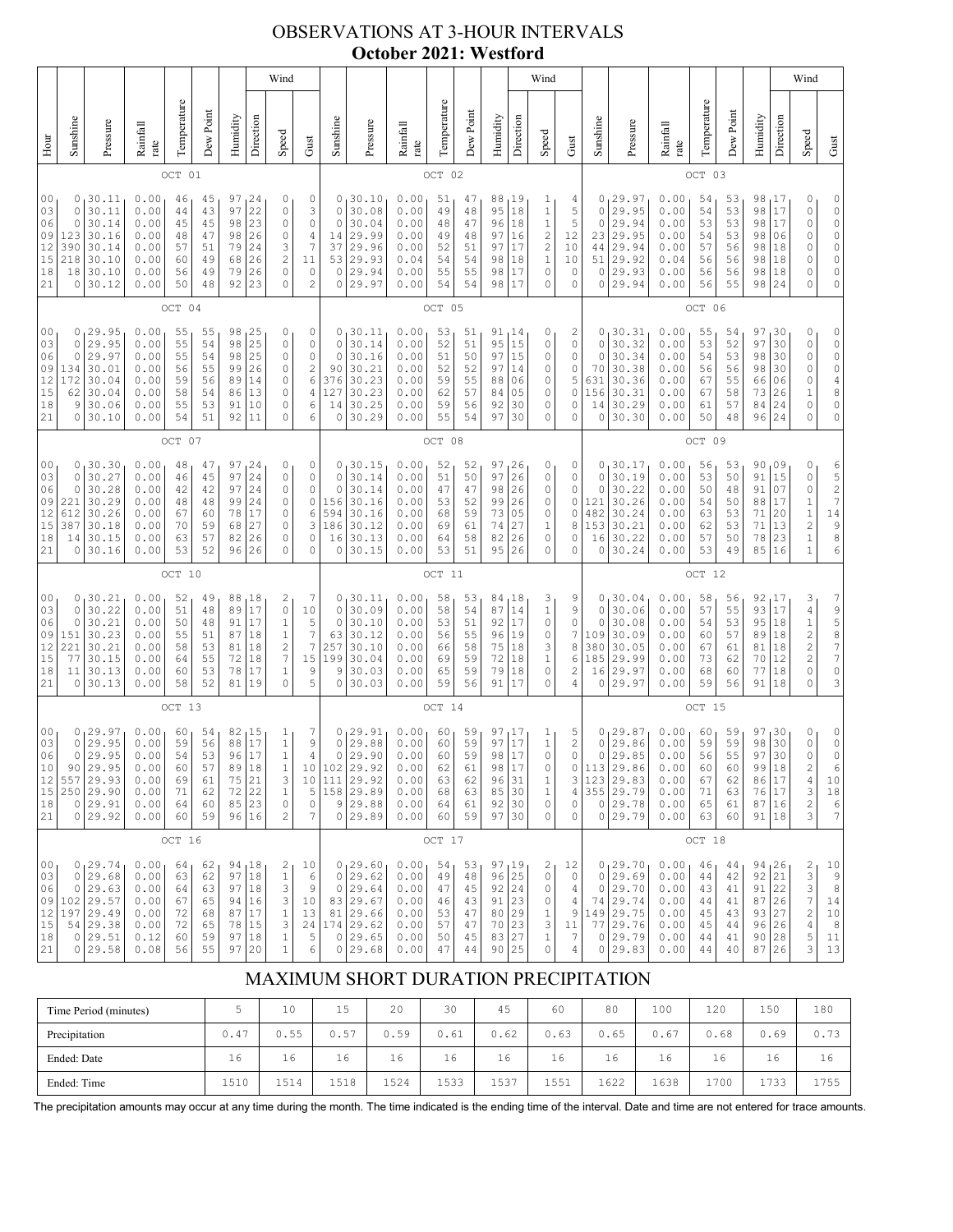## OBSERVATIONS AT 3-HOUR INTERVALS **October 2021: Westford**

|                                              |                                                                                                                                                                                                                                                                                                                                                                                                                                                                                                                       |                                                                               |                                                              |                                              |                                              |                                                                              |                                                                         | Wind                                                                                                              |                                                                                                  |                                                                 |                                                                         |                                                              |                                                                             |                                                                                    |                                                            |                                                                         | Wind                                                                                          |                                                                                   |                                                        |                                                                         |                                                              |                                                                                                   |                                                                                         |                                                  |                                        | Wind                                                                                                                       |                                                                                                                  |
|----------------------------------------------|-----------------------------------------------------------------------------------------------------------------------------------------------------------------------------------------------------------------------------------------------------------------------------------------------------------------------------------------------------------------------------------------------------------------------------------------------------------------------------------------------------------------------|-------------------------------------------------------------------------------|--------------------------------------------------------------|----------------------------------------------|----------------------------------------------|------------------------------------------------------------------------------|-------------------------------------------------------------------------|-------------------------------------------------------------------------------------------------------------------|--------------------------------------------------------------------------------------------------|-----------------------------------------------------------------|-------------------------------------------------------------------------|--------------------------------------------------------------|-----------------------------------------------------------------------------|------------------------------------------------------------------------------------|------------------------------------------------------------|-------------------------------------------------------------------------|-----------------------------------------------------------------------------------------------|-----------------------------------------------------------------------------------|--------------------------------------------------------|-------------------------------------------------------------------------|--------------------------------------------------------------|---------------------------------------------------------------------------------------------------|-----------------------------------------------------------------------------------------|--------------------------------------------------|----------------------------------------|----------------------------------------------------------------------------------------------------------------------------|------------------------------------------------------------------------------------------------------------------|
| Hour                                         | Sunshine                                                                                                                                                                                                                                                                                                                                                                                                                                                                                                              | Pressure                                                                      | Rainfall<br>rate                                             | Temperature                                  | Dew Point                                    | Humidity                                                                     | Direction                                                               | Speed                                                                                                             | Gust                                                                                             | Sunshine                                                        | Pressure                                                                | Rainfall<br>rate                                             | Temperature                                                                 | Dew Poin                                                                           | Humidity                                                   | Direction                                                               | Speed                                                                                         | Gust                                                                              | Sunshine                                               | Pressure                                                                | Rainfall<br>$_{\rm rate}$                                    | Temperature                                                                                       | Dew Point                                                                               | Humidity                                         | Direction                              | Speed                                                                                                                      | Gust                                                                                                             |
|                                              |                                                                                                                                                                                                                                                                                                                                                                                                                                                                                                                       |                                                                               |                                                              | OCT 19                                       |                                              |                                                                              |                                                                         |                                                                                                                   |                                                                                                  |                                                                 |                                                                         |                                                              | OCT 20                                                                      |                                                                                    |                                                            |                                                                         |                                                                                               |                                                                                   |                                                        |                                                                         |                                                              | OCT 21                                                                                            |                                                                                         |                                                  |                                        |                                                                                                                            |                                                                                                                  |
| 00<br>03<br>06<br>09<br>12<br>15<br>18<br>21 | 0.00<br>0, 29.84<br>84 26<br>18<br>44<br>40<br>6<br>27<br>29.82<br>$\boldsymbol{7}$<br>15<br>$\circ$<br>0.00<br>42<br>39<br>87<br>$\circ$<br>29.84<br>0.00<br>42<br>38<br>85<br>26<br>6<br>12<br>29.85<br>0.00<br>42<br>37<br>82<br>27<br>3<br>84<br>16<br>23<br>5<br>29.84<br>0.00<br>47<br>39<br>74<br>13<br>176<br>29.78<br>0.00<br>73<br>23<br>$\circ$<br>5<br>81<br>40<br>49<br>3<br>0 29.78<br>0.00<br>22<br>46<br>41<br>84<br>$\mathbf 1$<br>39<br>22<br>$\circ$<br>$\mathbf 0$<br>0 29.77<br>0.00<br>42<br>89 |                                                                               |                                                              |                                              |                                              | $\mathsf{O}\xspace$<br>$\mathbb O$<br>32<br>527<br>316<br>$\circ$<br>$\circ$ | 0, 29.77<br>29.79<br>29.84<br>29.89<br>29.91<br>29.88<br>29.88<br>29.89 | 0.00<br>0.00<br>0.00<br>0.00<br>0.00<br>0.00<br>0.00<br>0.00                                                      | 40<br>42<br>42<br>47<br>59<br>65<br>56<br>50                                                     | 39<br>41<br>41<br>46<br>51<br>53<br>50<br>49                    | 96, 22<br>96<br>95<br>98<br>73<br>64<br>80<br>95                        | 22<br>22<br>22<br>29<br>22<br>36<br>35                       | 0<br>$\mathsf{O}\xspace$<br>0<br>1<br>$\,1$<br>$\circ$<br>0<br>$\mathbf{1}$ | 0<br>$\circ$<br>$\mathbb O$<br>6<br>$\boldsymbol{7}$<br>5<br>$\circ$<br>$\sqrt{4}$ | $\circ$<br>$\circ$<br>60<br>79<br>49<br>$\circ$<br>$\circ$ | 0, 29.90<br>29.89<br>29.89<br>29.89<br>29.87<br>29.80<br>29.76<br>29.74 | 0.00<br>0.00<br>0.00<br>0.00<br>0.00<br>0.00<br>0.00<br>0.00                                  | 52<br>50<br>52<br>55<br>55<br>55<br>55<br>51                                      | 48<br>47<br>49<br>51<br>54<br>53<br>53<br>50           | 88,18<br>91<br>90<br>87<br>95<br>96<br>93<br>97                         | 17<br>16<br>18<br>18<br>16<br>17<br>18                       | 0<br>$\sqrt{2}$<br>$\sqrt{4}$<br>$\sqrt{4}$<br>$\overline{\mathbf{c}}$<br>3<br>$\circ$<br>$\circ$ | 4<br>$\boldsymbol{7}$<br>8<br>$\epsilon$<br>$12$<br>$1\,1$<br>$\sqrt{4}$<br>$\mathbb O$ |                                                  |                                        |                                                                                                                            |                                                                                                                  |
|                                              |                                                                                                                                                                                                                                                                                                                                                                                                                                                                                                                       |                                                                               |                                                              | OCT 22                                       |                                              |                                                                              |                                                                         |                                                                                                                   |                                                                                                  |                                                                 |                                                                         |                                                              | OCT 23                                                                      |                                                                                    |                                                            |                                                                         |                                                                                               |                                                                                   |                                                        |                                                                         |                                                              | OCT 24                                                                                            |                                                                                         |                                                  |                                        |                                                                                                                            |                                                                                                                  |
| 00<br>03<br>06<br>09<br>12<br>15<br>18<br>21 | $\circ$<br>$\circ$<br>18<br>174<br>123<br>0                                                                                                                                                                                                                                                                                                                                                                                                                                                                           | 0, 29.67<br>29.60<br>29.59<br>29.68<br>29.79<br>29.85<br>29.92<br>0 29.96     | 0.00<br>0.00<br>0.00<br>0.00<br>0.00<br>0.00<br>0.00<br>0.00 | 54<br>57<br>55<br>55<br>53<br>50<br>43<br>39 | 52<br>54<br>54<br>54<br>49<br>44<br>39<br>36 | 87<br>97<br>96<br>87<br>80<br>86<br>89                                       | 93, 17<br>18<br>17<br>20<br>24<br>33<br>01<br>29                        | 1<br>5<br>5<br>$\sqrt{4}$<br>$\sqrt{2}$<br>$\sqrt{2}$<br>$\circ$<br>$\overline{c}$                                | 7<br>11<br>15<br>13<br>$1\,1$<br>$\overline{9}$<br>$\mathsf 9$<br>5                              | $\mathbf 0$<br>$\mathbb O$<br>102<br>260<br>322<br>0<br>$\circ$ | 0, 29.97<br>29.96<br>29.96<br>29.98<br>29.97<br>29.92<br>29.95<br>29.98 | 0.00<br>0.00<br>0.00<br>0.00<br>0.00<br>0.00<br>0.00<br>0.00 | 32<br>31<br>31<br>37<br>42<br>46<br>41<br>35                                | 30<br>30<br>30<br>36<br>37<br>36<br>35<br>34                                       | 93, 35<br>96<br>96<br>98<br>81<br>68<br>79<br>94           | 35<br>35<br>35<br>31<br>29<br>33<br>33                                  | 0<br>0<br>0<br>0<br>0<br>$\mathbb O$<br>$\mathsf{O}\xspace$<br>0                              | 0<br>$\mathbb O$<br>$\mathbb O$<br>0<br>4<br>$\boldsymbol{7}$<br>0<br>$\mathbf 0$ | $\circ$<br>$\circ$<br>26<br>534<br>271<br>0<br>$\circ$ | 0, 29.99<br>30.03<br>30.07<br>30.11<br>30.12<br>30.09<br>30.11<br>30.12 | 0.00<br>0.00<br>0.00<br>0.00<br>0.00<br>0.00<br>0.00<br>0.00 | 36<br>30<br>31<br>34<br>49<br>52<br>42<br>34                                                      | 32<br>29<br>29<br>33<br>35<br>34<br>35<br>32                                            | 86, 24<br>94<br>93<br>95<br>57<br>52<br>76<br>92 | 28<br>28<br>24<br>25<br>24<br>24<br>24 | $\mathbb O$<br>$\mathbb O$<br>$\mathbb O$<br>$\,1\,$<br>$\mathsf S$<br>$\ensuremath{\mathsf{3}}$<br>$\circ$<br>$\mathbf 0$ | 7<br>$\circ$<br>$\circ$<br>5<br>8<br>8<br>$\mathbb O$<br>$\mathbb O$                                             |
|                                              | OCT 25                                                                                                                                                                                                                                                                                                                                                                                                                                                                                                                |                                                                               |                                                              |                                              |                                              |                                                                              |                                                                         |                                                                                                                   |                                                                                                  |                                                                 | OCT 26                                                                  |                                                              |                                                                             |                                                                                    |                                                            |                                                                         |                                                                                               |                                                                                   |                                                        | OCT 27                                                                  |                                                              |                                                                                                   |                                                                                         |                                                  |                                        |                                                                                                                            |                                                                                                                  |
| 00<br>03<br>06<br>09<br>12<br>15<br>18<br>21 | $\circ$<br>$\circ$<br>49<br>58<br>0                                                                                                                                                                                                                                                                                                                                                                                                                                                                                   | 0, 30.13<br>30.11<br>30.09<br>23 30.07<br>30.04<br> 29.97<br>29.95<br>0 29.92 | 0.00<br>0.00<br>0.00<br>0.04<br>0.04<br>0.00<br>0.00<br>0.00 | 35<br>37<br>40<br>39<br>40<br>42<br>42<br>42 | 34<br>35<br>38<br>38<br>39<br>41<br>41<br>41 | 93<br>93<br>96<br>96<br>95<br>95<br>96                                       | 96, 24<br>25<br>12<br>04<br>35<br>01<br>03<br>03                        | 0<br>$\mathbb O$<br>$\mathbf 1$<br>$\,1$<br>$\ensuremath{\mathsf{3}}$<br>$\overline{4}$<br>$\mathbb O$<br>$\circ$ | 0<br>$\begin{array}{c} 2 \\ 3 \end{array}$<br>$\epsilon$<br>11<br>$\overline{7}$<br>$\circ$<br>3 | $\mathbf 0$<br>$\mathbf 0$<br>11<br>81<br>98<br>0<br>$\circ$    | 0, 29.89<br>29.82<br>29.78<br>29.78<br>29.72<br>29.66<br>29.69<br>29.73 | 0.00<br>0.00<br>0.00<br>0.08<br>0.00<br>0.00<br>0.00<br>0.00 | 44<br>46<br>45<br>46<br>49<br>53<br>52<br>48                                | 43<br>45<br>44<br>45<br>48<br>50<br>50<br>46                                       | 96<br>96<br>97<br>96<br>90<br>93<br>93                     | $96^{03}$<br>11<br>01<br>01<br>35<br>01<br>34<br>00                     | 0<br>$\circ$<br>$\mathbb O$<br>0<br>$\sqrt{2}$<br>$\epsilon$<br>$\mathbb O$<br>$\overline{c}$ | $\mathbf{1}$<br>$\circ$<br>$\mathbb O$<br>$\mathbb O$<br>8<br>11<br>4<br>11       | $\circ$<br>$\circ$<br>91<br>339<br>218<br>0<br>$\circ$ | 0, 29.74<br>29.75<br>29.79<br>29.85<br>29.89<br>29.89<br>29.91<br>29.94 | 0.00<br>0.00<br>0.00<br>0.00<br>0.00<br>0.00<br>0.00<br>0.00 | 47<br>43<br>39<br>40<br>46<br>53<br>46<br>41                                                      | 43<br>40<br>37<br>37<br>39<br>42<br>40<br>38                                            | 87,02<br>90<br>93<br>91<br>77<br>67<br>82<br>89  | 27<br>34<br>34<br>33<br>25<br>02<br>32 | 0<br>$\mathbb O$<br>3<br>$\mathbf 1$<br>$\overline{\mathbf{c}}$<br>$\overline{c}$<br>$\circ$<br>$\mathbf{1}$               | 8<br>$\frac{9}{9}$<br>9<br>11<br>9<br>$\epsilon$<br>8                                                            |
|                                              |                                                                                                                                                                                                                                                                                                                                                                                                                                                                                                                       |                                                                               |                                                              | OCT 28                                       |                                              |                                                                              |                                                                         |                                                                                                                   |                                                                                                  |                                                                 |                                                                         |                                                              | OCT 29                                                                      |                                                                                    |                                                            |                                                                         |                                                                                               |                                                                                   |                                                        |                                                                         |                                                              | OCT 30                                                                                            |                                                                                         |                                                  |                                        |                                                                                                                            |                                                                                                                  |
| 00<br>03<br>06<br>09<br>12<br>15<br>18<br>21 | $\circ$<br>$\circ$<br>26<br>520<br>229<br>0                                                                                                                                                                                                                                                                                                                                                                                                                                                                           | 0, 29.93<br>29.95<br>29.96<br>30.00<br>30.00<br>29.96<br> 29.97<br>0 29.98    | 0.00<br>0.00<br>0.00<br>0.00<br>0.00<br>0.00<br>0.00<br>0.00 | 39<br>36<br>34<br>32<br>49<br>52<br>44<br>35 | 36<br>35<br>33<br>31<br>39<br>41<br>38<br>33 | 92<br>95<br>95<br>96<br>69<br>67<br>80<br>93                                 | 32<br>02<br>34<br>34<br>28<br>25<br>26<br>26                            | $\mathbb O$<br>0<br>0<br>0<br>0<br>3<br>$\circ$<br>$\mathbf 0$                                                    | 6<br>0<br>$\circ$<br>$\mathbb O$<br>$\mathsf 3$<br>8<br>$\circ$<br>$\mathbf 0$                   | $\circ$<br>0<br>$2\sqrt{1}$<br>508<br>216<br>0<br>0             | 0, 29.98<br>29.98<br>29.99<br>29.99<br>29.97<br>29.89<br>29.88<br>29.86 | 0.00<br>0.00<br>0.00<br>0.00<br>0.00<br>0.00<br>0.00<br>0.00 | 32<br>31<br>29<br>31<br>52<br>57<br>46<br>41                                | 30<br>30<br>28<br>30<br>40<br>38<br>39<br>37                                       | 96<br>96<br>97<br>65<br>50<br>78<br>85                     | 95, 26<br>26<br>26<br>26<br> 18<br>33<br>30<br>13                       | 0<br>$\mathbb O$<br>0<br>0<br>$\mathbf{1}$<br>$\mathbf{2}$<br>$\circ$<br>0                    | 0<br>0<br>0<br>$\mathbb O$<br>$\overline{7}$<br>6<br>$\mathbb O$<br>3             | $\circ$<br>$\circ$<br>35<br>130<br>19<br>$\circ$<br>0  | 0, 29.81<br>29.85<br>29.82<br>29.80<br>29.77<br>29.73<br>29.72<br>29.68 | 0.00<br>0.00<br>0.09<br>0.00<br>0.00<br>0.00<br>0.00<br>0.00 | 34<br>43<br>44<br>43<br>51<br>54<br>50<br>50                                                      | 32<br>38<br>42<br>42<br>49<br>49<br>49<br>49                                            | 91, 11<br>83<br>92<br>96<br>93<br>83<br>95<br>96 | 18<br>14<br>06<br>12<br>13<br>04<br>17 | $\mathbb O$<br>$\mathbf 1$<br>$1\,$<br>$\mathbb O$<br>$\mathbf 1$<br>3<br>$\mathbb O$<br>$\circ$                           | $\mathbf 1$<br>11<br>$\begin{array}{c} 9 \\ 0 \end{array}$<br>$\boldsymbol{7}$<br>$10$<br>$\mathbb O$<br>$\circ$ |
|                                              |                                                                                                                                                                                                                                                                                                                                                                                                                                                                                                                       |                                                                               |                                                              | OCT 31                                       |                                              |                                                                              |                                                                         |                                                                                                                   |                                                                                                  |                                                                 |                                                                         |                                                              |                                                                             |                                                                                    |                                                            |                                                                         |                                                                                               |                                                                                   |                                                        |                                                                         |                                                              |                                                                                                   |                                                                                         |                                                  |                                        |                                                                                                                            |                                                                                                                  |
| 00<br>03<br>06<br>09<br>12<br>15<br>18<br>21 | $\circ$<br>$\circ$<br>14 <br>40<br>0                                                                                                                                                                                                                                                                                                                                                                                                                                                                                  | 0, 29.62<br>29.54<br>29.40<br>29.33<br>63 29.36<br> 29.40<br>29.46<br>0 29.53 | 0.00<br>0.00<br>0.05<br>0.11<br>0.10<br>0.12<br>0.15<br>0.00 | 50<br>49<br>49<br>48<br>46<br>50<br>51<br>50 | 49<br>48<br>48<br>47<br>45<br>49<br>50<br>49 | 97<br>97<br>97<br>98<br>97<br>98<br>97<br>96                                 | 100<br>00<br>35<br>27<br>27<br>19<br>19<br>19                           | 0<br>$\circ$<br>$\mathbb O$<br>4<br>$\sqrt{2}$<br>$\sqrt{2}$<br>10<br>5                                           | 0<br>$\mathbb O$<br>$\overline{4}$<br>10<br>11<br>$\overline{7}$<br>19<br>13                     |                                                                 |                                                                         |                                                              |                                                                             |                                                                                    |                                                            |                                                                         |                                                                                               |                                                                                   |                                                        |                                                                         |                                                              |                                                                                                   |                                                                                         |                                                  |                                        |                                                                                                                            |                                                                                                                  |

NOTES:<br>Units: Temperature=°F, Wind=mph, Pressure=Inches Hg, Precipitation=inches.<br>Units: Temperature=°F, Wind=mph, Pressure=Inches Hg, Precipitation=inches.<br>
Yind Direction: Directions are those from which the wind is blow

### WEATHER NOTES SUMMARY BY HOUR

|    |                                                          |                                                  |                                                                              | Averages                                     |                                              |                                              |                                                      | Resultant                                    | Wind                                                 |
|----|----------------------------------------------------------|--------------------------------------------------|------------------------------------------------------------------------------|----------------------------------------------|----------------------------------------------|----------------------------------------------|------------------------------------------------------|----------------------------------------------|------------------------------------------------------|
| ì. | Hour                                                     | Sunshine                                         | Pressure                                                                     | Temperature                                  | Dew Point                                    | Humidity                                     | Wind Speed                                           | Direction                                    | Speed                                                |
|    | 0 <sub>0</sub><br>03<br>06<br>09<br>12<br>15<br>18<br>21 | 0<br>0<br>0<br>77<br>286<br>160<br>5<br>$\Omega$ | 29.954<br>29.945<br>29.945<br>29.961<br>29.953<br>29.916<br>29.926<br>29.941 | 49<br>48<br>47<br>49<br>56<br>59<br>54<br>50 | 47<br>46<br>46<br>48<br>51<br>51<br>50<br>48 | 93<br>94<br>95<br>95<br>82<br>77<br>86<br>93 | 0.7<br>0.8<br>1.0<br>1.2<br>1.7<br>2.0<br>0.7<br>0.7 | 21<br>21<br>20<br>22<br>23<br>21<br>22<br>22 | 0.5<br>0.6<br>0.6<br>0.8<br>0.9<br>0.7<br>0.5<br>0.4 |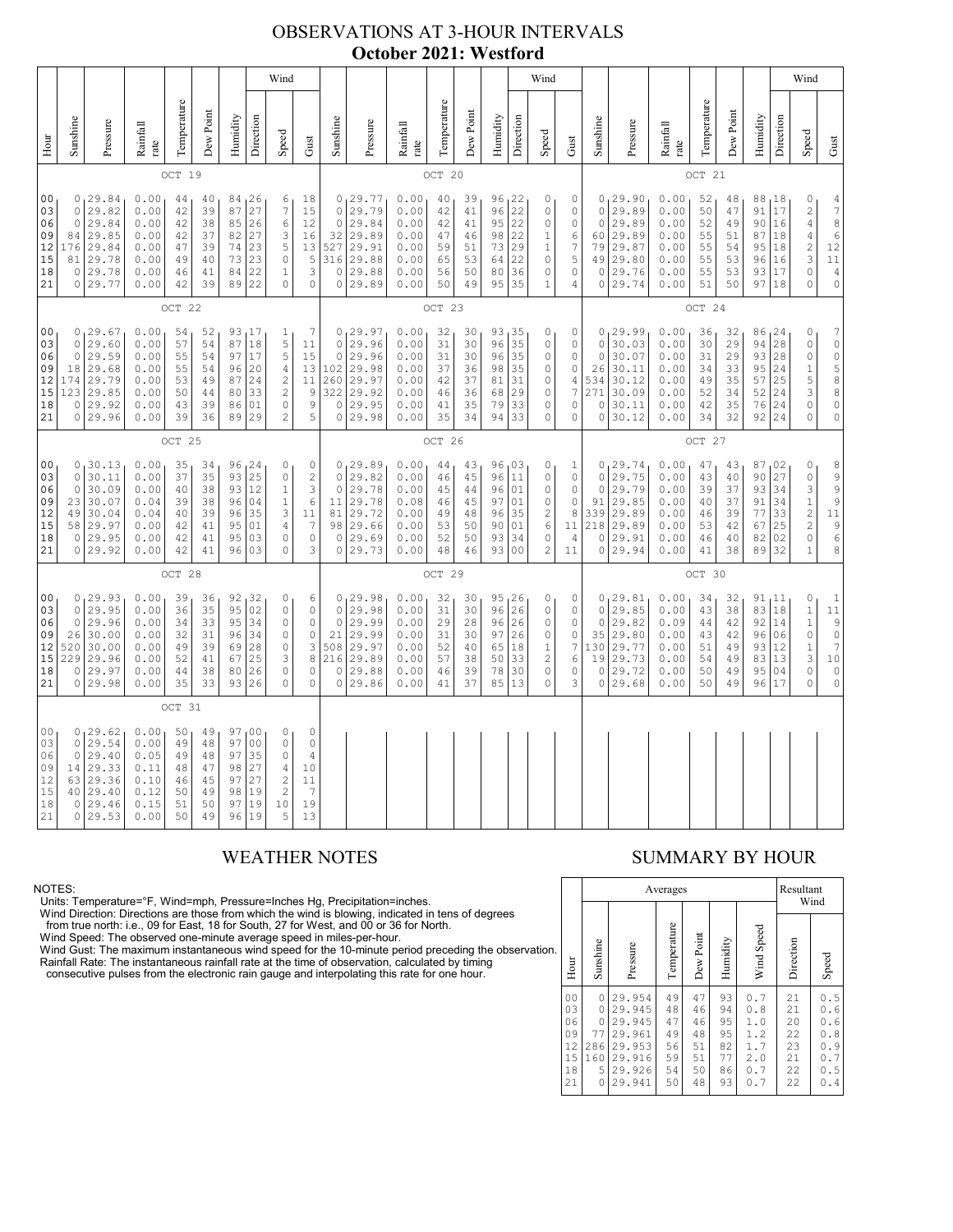### HOURLY PRECIPITATION (Water Equivalent) **October 2021: Westford**

| Date                                                      |                                    |    |                            |              |    | A.M. Hour Ending at                                                                                                                   |      |      |                                      |              |      |      | P.M. Hour Ending at |                      |      |          |    |                                                                                                                                               |             |    |    |    |    |                                                                       |                                                     |  |
|-----------------------------------------------------------|------------------------------------|----|----------------------------|--------------|----|---------------------------------------------------------------------------------------------------------------------------------------|------|------|--------------------------------------|--------------|------|------|---------------------|----------------------|------|----------|----|-----------------------------------------------------------------------------------------------------------------------------------------------|-------------|----|----|----|----|-----------------------------------------------------------------------|-----------------------------------------------------|--|
|                                                           | 01                                 | 02 | 03                         | 04           | 05 | 06                                                                                                                                    | 07   | 08   | 09                                   | 10           | 11   | 12   | 01                  | 02                   | 03   | 04       | 05 | 06                                                                                                                                            | 07          | 08 | 09 | 10 | 11 | 12                                                                    | Date                                                |  |
| 01<br>02<br>04<br>05                                      |                                    |    |                            | 0.010.010.01 |    | $0.010.010.030.040.010.010.010.050.140.030.080.080.040.010.010.050.010.060.090.030.010.0$<br>$030.010.020.010.020.020.020.010.010.01$ |      |      |                                      | 0.01         |      |      |                     |                      |      | 0.090.02 |    |                                                                                                                                               | 0.01        |    |    |    |    | 0.0102                                                                | 01<br>03<br>$\begin{array}{c} 04 \\ 05 \end{array}$ |  |
| 06<br>07<br>$08$<br>09<br>10                              |                                    |    |                            |              |    |                                                                                                                                       |      | 0.01 |                                      |              |      |      |                     |                      |      |          |    |                                                                                                                                               |             |    |    |    |    |                                                                       | 06<br>07<br>$08$<br>09<br>09<br>10                  |  |
| 11<br>$12$<br>13<br>$14$<br>15                            |                                    |    | $0.06 \mid 0.01 \mid 0.02$ |              |    |                                                                                                                                       |      |      |                                      |              |      |      |                     |                      |      |          |    |                                                                                                                                               | 0.02        |    |    |    |    | 0.030.01                                                              | 11<br>$12\,$<br>$\overline{13}$<br>$1\,4$<br>15     |  |
| 19<br>20                                                  | 16 0.01 0.02<br>17 0.07<br>18 0.01 |    | 0.01                       |              |    |                                                                                                                                       | 0.01 |      |                                      |              | 0.02 |      |                     | 0.010.020.090.020.01 |      |          |    | $0.63$ 0.04 0.06 0.09 0.25 0.11 0.12 0.04                                                                                                     |             |    |    |    |    | $\begin{bmatrix} 0.12 & 0.04 \\ 0.01 & 0.02 & 0.01 \end{bmatrix}$ 16  | $\begin{array}{c} 18 \\ 19 \\ 20 \end{array}$       |  |
| $\begin{array}{c} 21 \\ 22 \\ 23 \end{array}$<br>24<br>25 |                                    |    |                            |              |    | $0.10 \mid 0.12 \mid 0.02 \mid 0.01$                                                                                                  |      |      | $0.02$ 0.03 0.06 0.04 0.05 0.10 0.07 |              |      |      |                     | 0.050.040.060.090.03 | 0.01 |          |    |                                                                                                                                               |             |    |    |    |    | $0.01$  21                                                            | $\frac{22}{23}$<br>23<br>25                         |  |
| $\frac{26}{27}$<br>$2\,8$<br>29<br>30                     |                                    |    |                            |              |    | 0.010.050.07                                                                                                                          |      |      | 0.030.090.080.02                     | 0.01<br>0.02 |      | 0.01 |                     |                      |      |          |    | $0.03 \mid 0.01 \mid 0.03 \mid 0.02 \mid 0.07 \mid 0.05$                                                                                      | $0.01$ 0.01 |    |    |    |    | $\begin{array}{c c} & 26 \\ 27 \\ 28 \\ 29 \\ 0.01 \\ 30 \end{array}$ |                                                     |  |
|                                                           | 31 0.06 0.04 0.01                  |    |                            |              |    |                                                                                                                                       |      |      |                                      |              |      |      |                     |                      |      |          |    | $0.03$   $0.10$   $0.16$   $0.08$   $0.14$   $0.18$   $0.12$   $0.15$   $0.12$   $0.09$   $0.17$   $0.14$   $0.14$   $0.14$   $0.14$   $0.01$ |             |    |    |    |    |                                                                       | 31                                                  |  |
|                                                           |                                    |    |                            |              |    | Sum 0.17 0.15 0.08 0.19 0.17 0.14 0.28 0.41 0.24 0.39 0.45 0.29 0.24 0.31 0.29 0.84 0.27 0.34 0.33 0.43 0.19 0.18 0.09 0.05 Sum       |      |      |                                      |              |      |      |                     |                      |      |          |    |                                                                                                                                               |             |    |    |    |    |                                                                       |                                                     |  |

During a frozen precipitation event, hourly precipitation totals may not be recorded. In this case, daily amounts are typically entered in the last column (hour ending at 12 A.M.)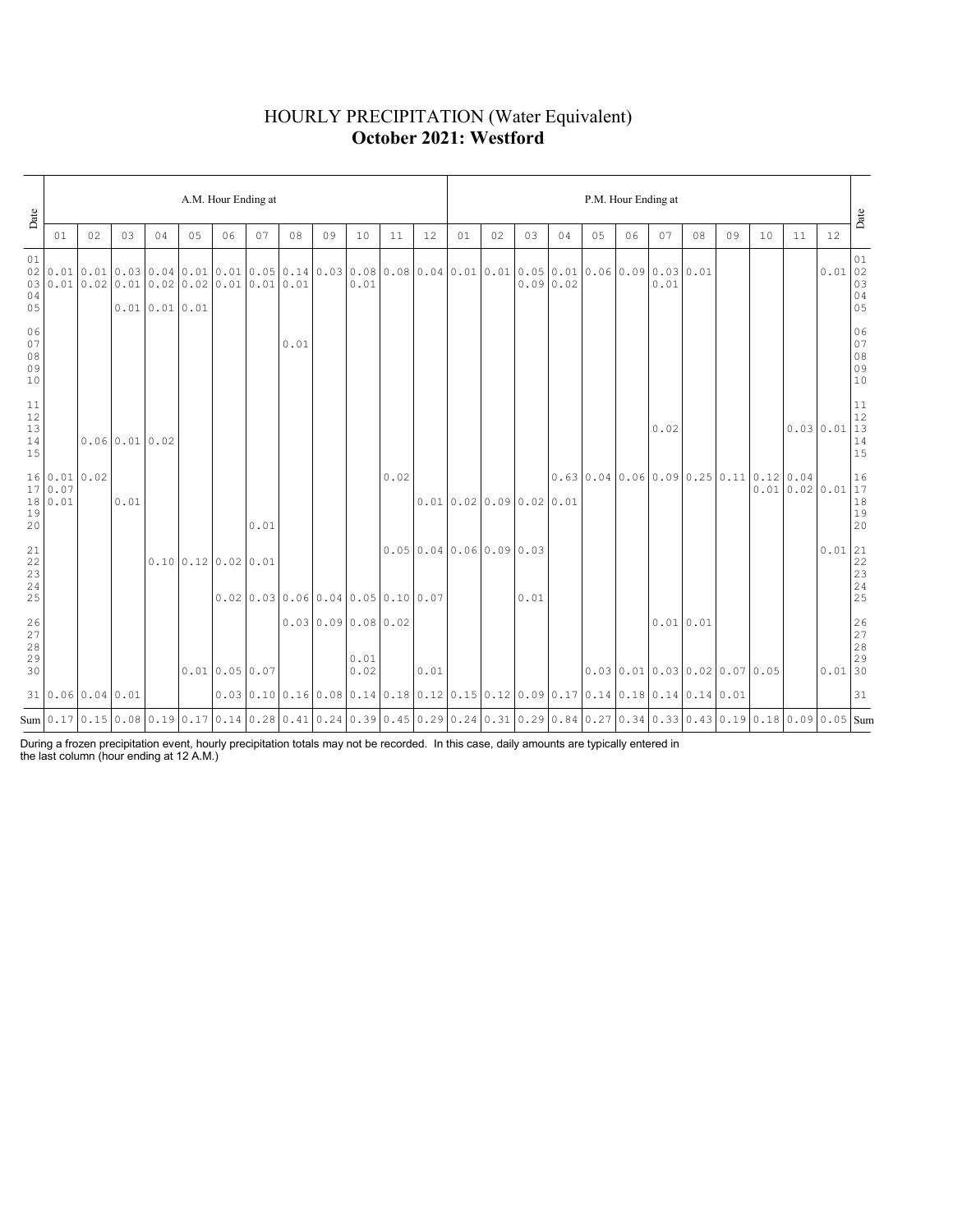### HOUR-BY-HOUR DATA **October 2021: Westford**